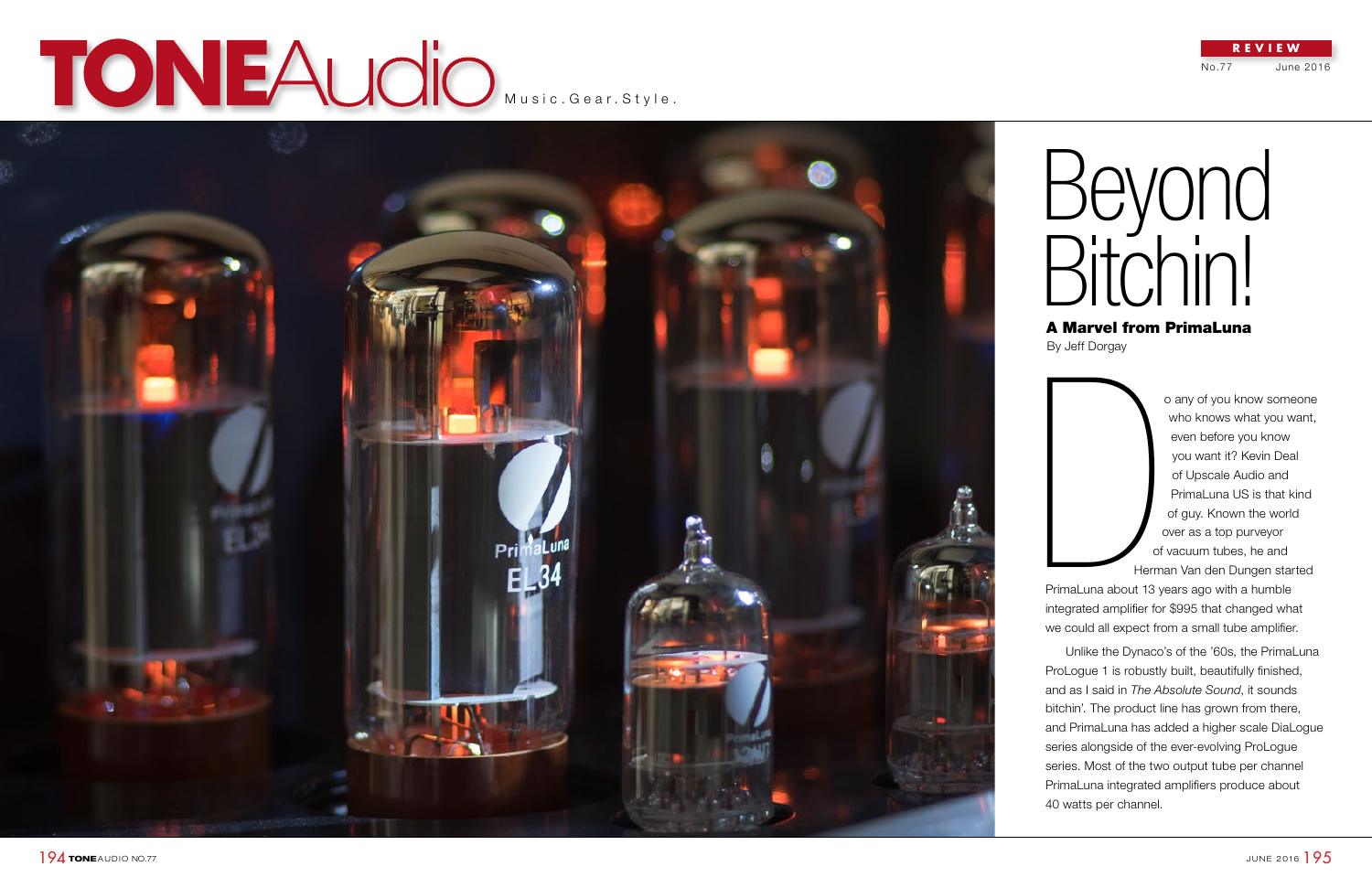## And now for something completely different

Kevin Deal knows that a lot of us love the lush, tonally saturated sound of the EL34 output tube and that's what he sent me for review; the new DiaLogue HP Integrated with eight of them under the hood. Wow. Yes, you can (and I did) run the HP with KT-88s or even KT-120s for a bit more power and that may indeed be your cup of tea. Swapping the EL-34s for a set of KT-120s proves interesting, driving my Quad 2812s, changing the vibe.

Listening to more bass-heavy tracks, I notice that the KT-120 tubes offer slightly more control down deep than the EL-34s. Swapping speakers from the Quads to the GamuT RS5is, which have more bass extension, this is more noticeable than through the Quads. Tracking through Yo Gotti's *Art of the Hustle* went from a polite presentation with the EL-34s to hardhitting beats with the KT-120s in place.

A touch of midrange and upper high frequency delicacy is lost with the bigger tubes, but the extra power and control is tough to ignore. Again, it will depend on your speakers and listening tastes, but it's so cool that you can fine tune this amplifier to this degree, especially considering how many of us fall in and out of love with certain speakers.

According to the spec sheet, the HP produces 70 watts per channel in ultralinear mode with EL-34s and 85 per channel with KT-120s. Deal says that the HP will even produce 96 watts per channel with the new KT-150 tubes, making it one of the world's most powerful tube integrateds. Keep in mind, KT-150s are about \$100 each, so this will add a few bucks to either the retail price or a casual retube. The HP stands for "high power" and "headphones," but we'll address that later. I'll also go further into depth with tube rolling after I've spent a few months with this beauty, so please stay tuned. *(continued)*

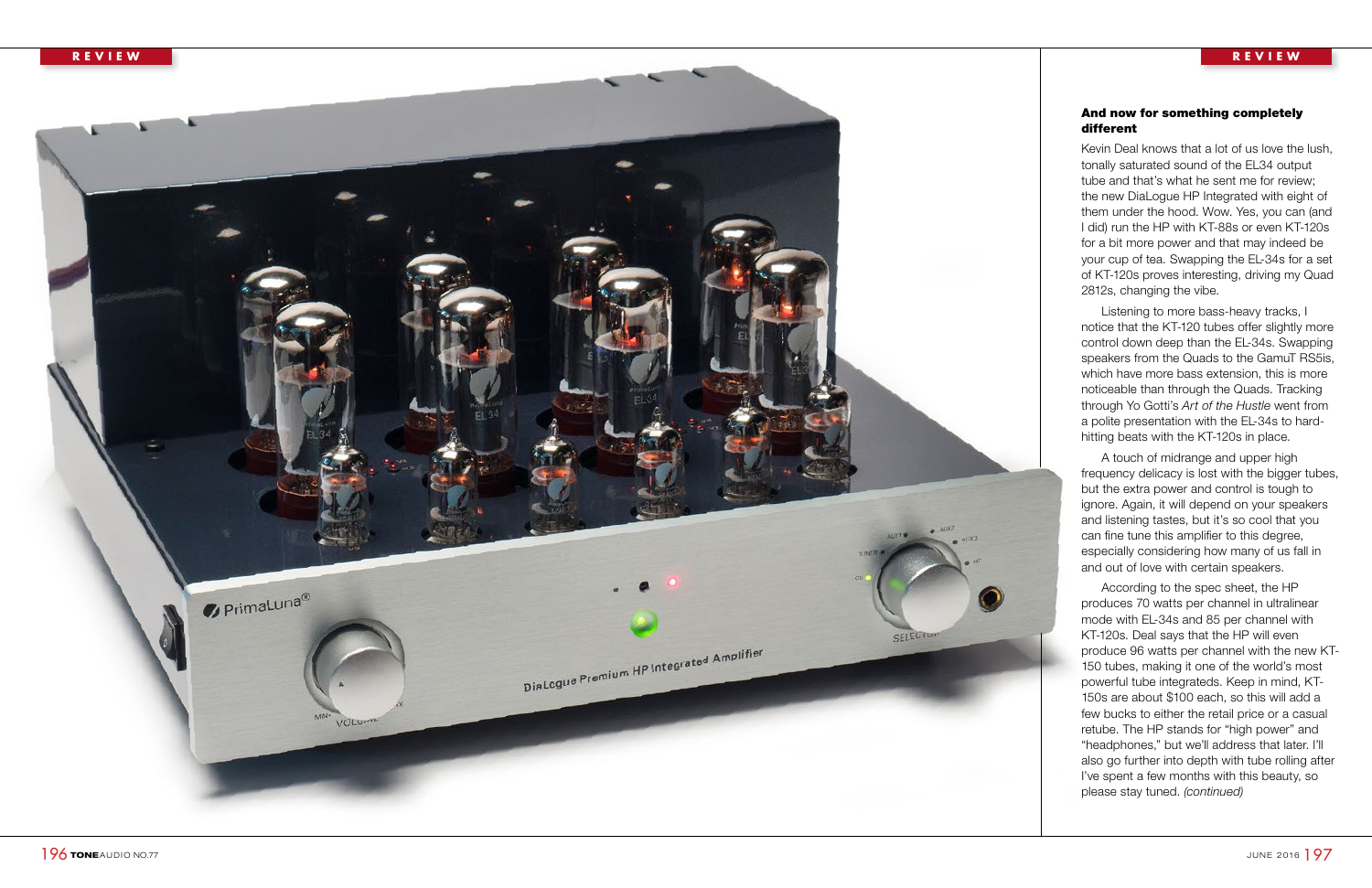Deal advises me to "not even listen to the amp until it's been on for at least five days," but journal istic curiosity gets the best of me and I begin listening right after the photo session. Right out of the box it sounds seriously good, but as the tube master advised, at about the hundred hour mark, the HP opens up in a major way. Each day's lis tening session starts with the same track, Jean-Michel Jarre's "Diva" from the *Zoolook* album. This track sounds big and airy, with Laurie Anderson's reverse tracked vocals bouncing back and forth between the Quads as it should, but on the sixth day, it sounds like she is sit ting in my lap, whispering in one ear, then the other. The effect is cool, in a hallucinogenic way, but almost scary at times. That's what great sound is all about! Should you buy an HP for your room, take the ad vice; just let it play for a week and then prepare to be impressed.

## Choices

Unlike the ProLogue Premium inte grated, which only operates in ultra linear mode, the DiaLogue Premium HP can operate in both ultralinear and triode mode. Like a totally '80s dude's mullet, the HP has two very distinct personalities. Choose triode to be mellow (business in the front) and ultralinear to rock the house (party in the back).

Triode mode is available at the flip of a switch, delivering 40 wpc and 50 wpc, respectfully, depending on your tube choice. If you haven't experimented with triode mode yet, you're in for a surprise, hope fully a pleasant one. While the lower bass notes have slightly less grip,

the midrange takes on more luster, and you will either be seduced by it or not. Those loving smaller scale music, jazz and anything acoustic, will be in for a lovely experience in triode mode. It's worth noting that triode mode has slightly less gain, but considering the 2–4 volt output of most modern DACs and phono stages, this will not be an issue for 99.99% of all users.

The extra power provided by eight power tubes is what really gives triode mode in the HP extra punch; 40–50 watts per channel is so much more useful than the 20–25 watts per channel that an amplifier with a single pair of output tubes per channel usually delivers, again making the HP so versatile. On many levels, the higher output of the KT120 tubes in triode mode is a near-perfect compromise, yet the EL34s in triode mode are closer to that vintage Marantz/McIntosh tube sound many tube lovers grew up with — it's tough to choose. Just like all the other PrimaLuna amps I've used, if you really want to head down the vintage path further, you can swap the power tubes out for 6L6GTs. This gives the amp an even warmer sound, reminiscent of the Dynaco Stereo 70, so this might not be for everyone.

Thanks to the latest version of PrimaLuna's Adaptive Auto Bias, swapping power tubes is a snap, and you don't have to fiddle with anything. They've incorporated some other handy features over the years, including at "Bad Tube Cir cuit" that shuts the amp down in the event of tube failure, so no damage will come to the output transformers or other components. *(continued)*

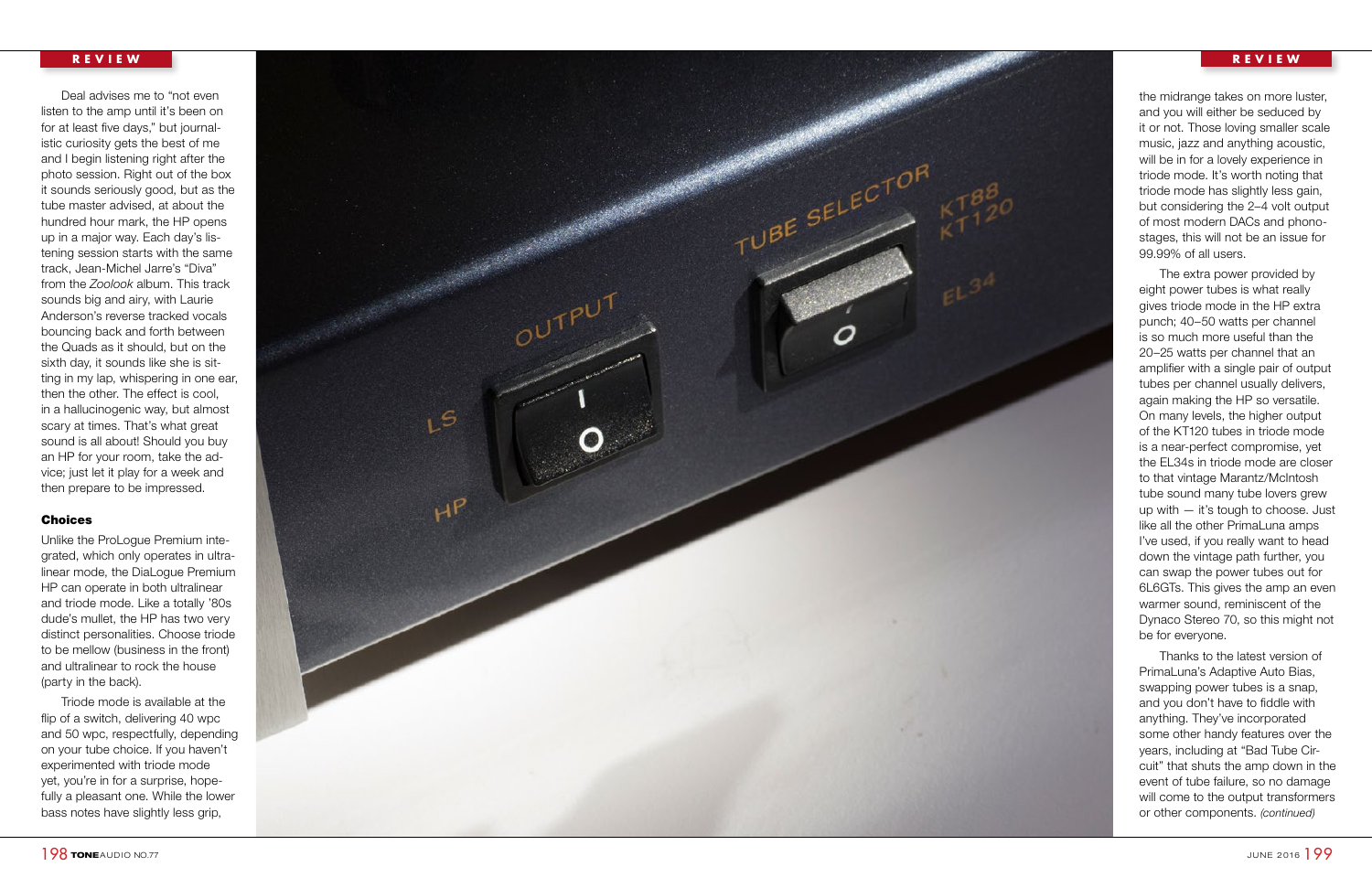A few of my favorite amps from other manufacturers have re quired a service call due to a bad tube. The two times I have had output tubes fail in my own PrimaLuna amplifiers, the LED came on without drama. A quick tube replacement and the music was back in action. There are two other levels of protection to protect the valuable output transformers as well, so these amplifiers just don't fail. Talking to a number of PrimaLuna own ers over the years never turns to component failure. The only aspect of the company I can't comment on is their service de partment; I don't know of one

## Back to the listening chair

Dusty Springfield, Shelby Lynne and Ella Fitzgerald prove stun ning through the Quads in triode a sultry silkiness that embod ies every romantic notion you could ever have about an ampli fier full of glowing bottles. Dim, the lights, queue up your most beloved tracks and add a bit of whatever adult beverage you enjoy; this is your ticket to audio nirvana. In the context of a sys tem using the Quads at \$12k/ pair and the \$3,000 Simaudio Neo 260D CD player/DAC, the level of musicality the HP deliv ers is quite unbelievable. Every one unfamiliar with PrimaLuna thought this was a much more

Swapping the Sim for the

(though probably counterintuitive for someone building a system around a \$4,300 integrated), the DiaLogue has the necessary resolution to allow this premium DAC to shine. Bottom line: the HP is either an amp you can re ally grow with, or for many peo ple, a destination product. After swapping multiple, mega-expen sive amp/preamp combinations, I never found myself feeling left out with the HP in place.

As the amplifier finishes breaking in, the aspects of its initial sound are only further reinforced. There are no com promises here. Both ends of the frequency spectrum are repro duced with uncanny realism, and this amplifier has some of the most realistic lower end control I've ever experienced with a tube amplifier, regardless of pedigree. While we don't take the time to put our test subjects on the test bench, a few other editors who have gone to this length have all remarked on the incredibly accu rate square wave response of the HP, which illustrates its ability to reproduce transients with incred ible accuracy.



 $200$  TONE AUDIO NO.77

Techie stuff aside, the HP strikes (for me anyway) a perfect balance of providing the airiness, additional textural feel and tonal saturation that you would expect out of a fantastic tube amplifier, without any hint of coloration, transient smear or sluggishness. That's a tall order indeed. This is an amplifier that begs to be lis tened to for hours on end. *(continued)*